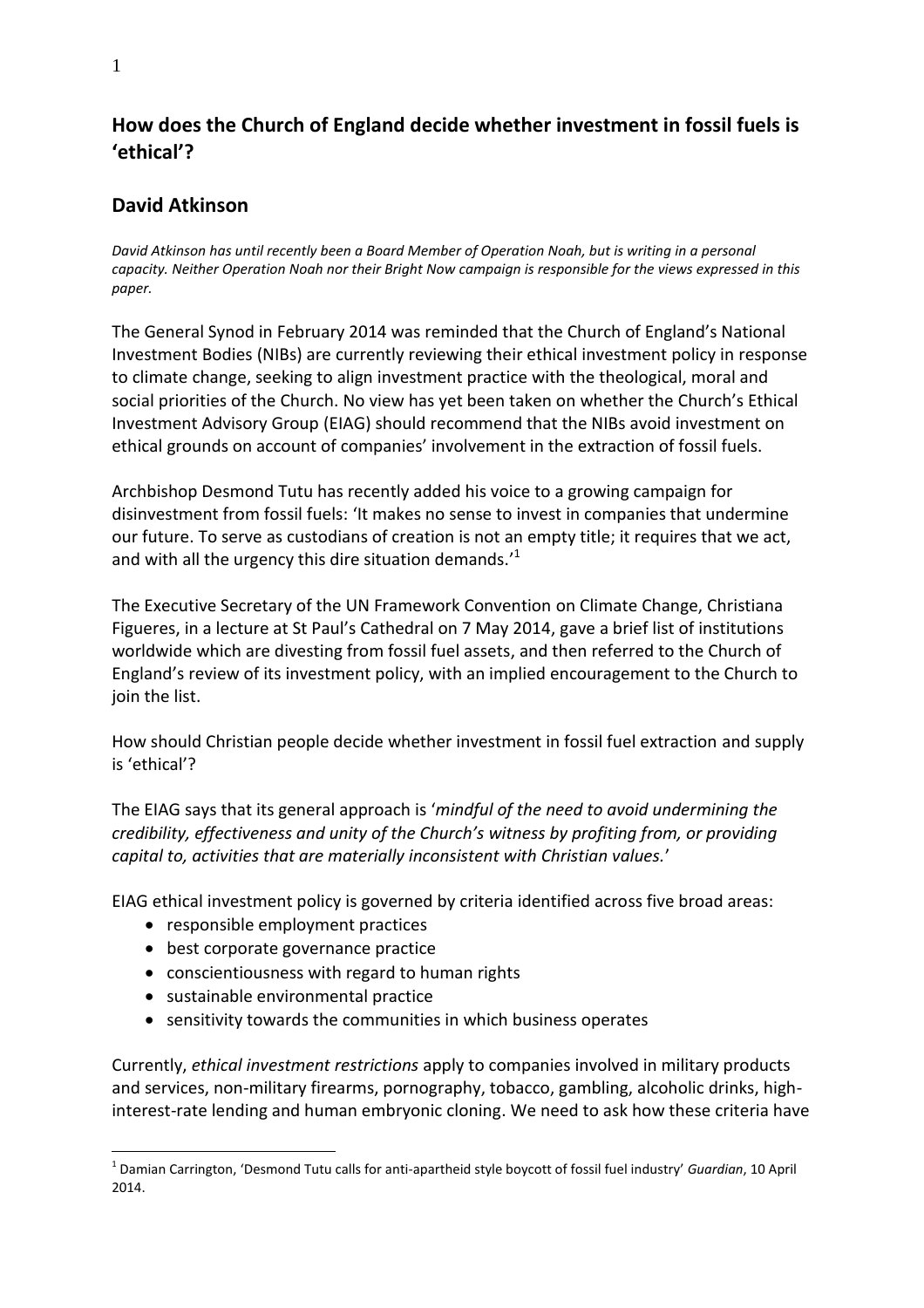been applied in some cases. Then we need to consider what criteria to apply in the case of fossil fuel extraction companies.

### *Tobacco*

To give one example: investments are currently restricted in tobacco companies. Why does the Church not invest in tobacco companies? It is not immediately clear which, if any, of the above criteria are directly relevant. Nevertheless there is a clear majority opinion that there should not be investment in tobacco companies. Why? The short answer concerning tobacco would seem to be 'because tobacco kills', though it is not of course tobacco of itself that kills – what kills is people burning the tobacco in cigarettes, pipes and cigars and inhaling the emissions. We also know that (i) smoking has addictive qualities, with related disease and health implications and (ii) the effects of smoking impact on society through additional demands on medical care. Therefore the importance of individual human life and health and the requirements of social justice seem to be behind the decision not to invest in tobacco, which is universally understood to be intrinsically harmful. Consequently, tobacco companies might be classed as engaging in '*activities that are materially inconsistent with Christian values'* even though the application of the five specified criteria is not immediately clear.

### *Alcohol*

In the Church of England's 'Alcohol Investments Policy' of June 2011, there is again little direct reference to the ethical criteria listed above, though attention is given to activities that can be seen to be *inconsistent with Christian values*. The policy paper offers a substantial biblically based theological evaluation of alcohol as both a good gift of God, and yet a gift that can be abused and become a source of misery, enslavement, exploitation and violence. The recommendation of the EIAG that the Church should restrict its investments in alcohol, unless companies can demonstrate avoidance of corporate complicity in alcohol misuse, seems to be based on a calculus between health and harm. However, this is coupled with a conviction that engagement between the Church and the alcohol industry could improve standards of practice in production and retail. In other words, the approach is both 'the stick' of the implied threat of exclusion from investment on the one hand and also the 'carrot' of continuing engagement with the hope of reducing alcohol abuse through the encouraged actions of alcohol companies.

In the case both of tobacco and of alcohol, the five governing criteria need to be broadened, and the primary test has apparently been to avoid '*activities that are materially inconsistent with Christian values*' (or perhaps, to put it positively, 'to invest in activities that materially promote Christian values').

### *Fossil fuel extraction*

How do the above considerations about tobacco and alcohol apply to fossil fuels, especially their extraction?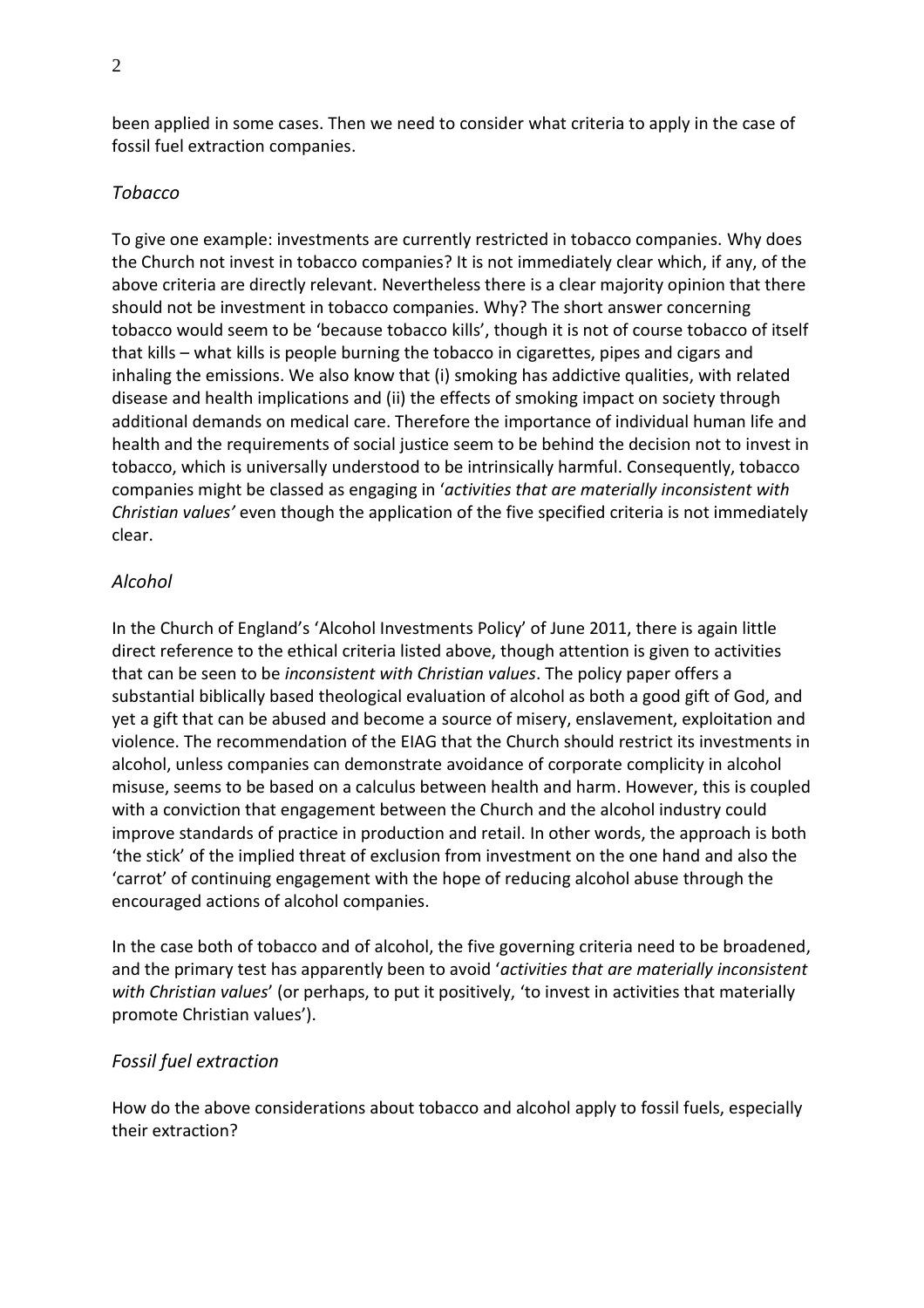Fossil fuels themselves do not kill; however, the burning of extracted fossil fuels to release carbon dioxide (especially, and other pollutants) into the atmosphere is increasingly understood to cause severe harm. It is the consumption (i.e. burning) of fossil fuels that causes harm, and the Church of England has already taken some steps to encourage reduction of consumption through its 'Shrinking the Footprint' campaign. However it is the extent to which extraction and supply of fossil fuels feed consumption and therefore the appropriateness (or otherwise) of investment in fossil fuel extraction and supply companies that is the focus of this paper.

Recent research<sup>2</sup> has indicated that between 1854 and 2010, 63% of cumulative worldwide emissions of industrial  $CO<sub>2</sub>$  and methane can be traced to 90 state-owned or investorowned producers of fossil fuels (including ExxonMobil, Chevron, BP and Shell) and cement. Of the 90, 56 are crude oil and natural gas producers, 37 are coal extractors, and seven are cement producers. The research paper's conclusion is that commercial and state-owned producers are the primary source of anthropogenic greenhouse gases that are driving and will continue to drive climate change.

The recent (March 2014) IPCC AR5 report, *Climate Change 2014: Impacts Adaptation and Vulnerability*, refers to serious likely future risks, unless carbon emissions are drastically reduced. Among these risks are:

- risk of death, injury or ill health or disrupted livelihoods in low-lying coastal zones and small islands due to storm surges, coastal flooding and sea-level rise;
- risk of severe ill health and disrupted livelihoods for large urban populations due to inland flooding;
- systemic risks (breakdown of infrastructure and critical services such as electricity, water supply, and health and emergency services) due to extreme weather events;
- risks of mortality and morbidity during periods of extreme heat;
- risks of food insecurity (negative impact on yields of maize and wheat), and the breakdown of food systems;
- risk of loss of rural livelihoods and income due to insufficient access to drinking water and irrigation water and reduced agricultural productivity;
- risk of loss of marine and coastal ecosystems, biodiversity and the good they provide (especially for coastal livelihoods, fishing communities in the tropics and in the Arctic);
- risk of further ocean acidification which will affect fish stocks and the whole marine ecosystem;
- risk of loss of terrestrial and inland water ecosystems and biodiversity;
- risk of social unrest and conflict through uncertainty about food security and more competition for resources; and
- heightened likelihood of people being displaced from their homes.

In other words, unless there is an urgent change of direction to mitigate the worst effects of climate change through serious reduction in carbon emissions, there will be serious damage

 $\overline{a}$  $2$  Richard Heede, 'Tracing anthropogenic carbon dioxide and methane emissions to fossil fuel and cement producers, 1854 – 2010, *Climatic Change*, published online 22 November 2013.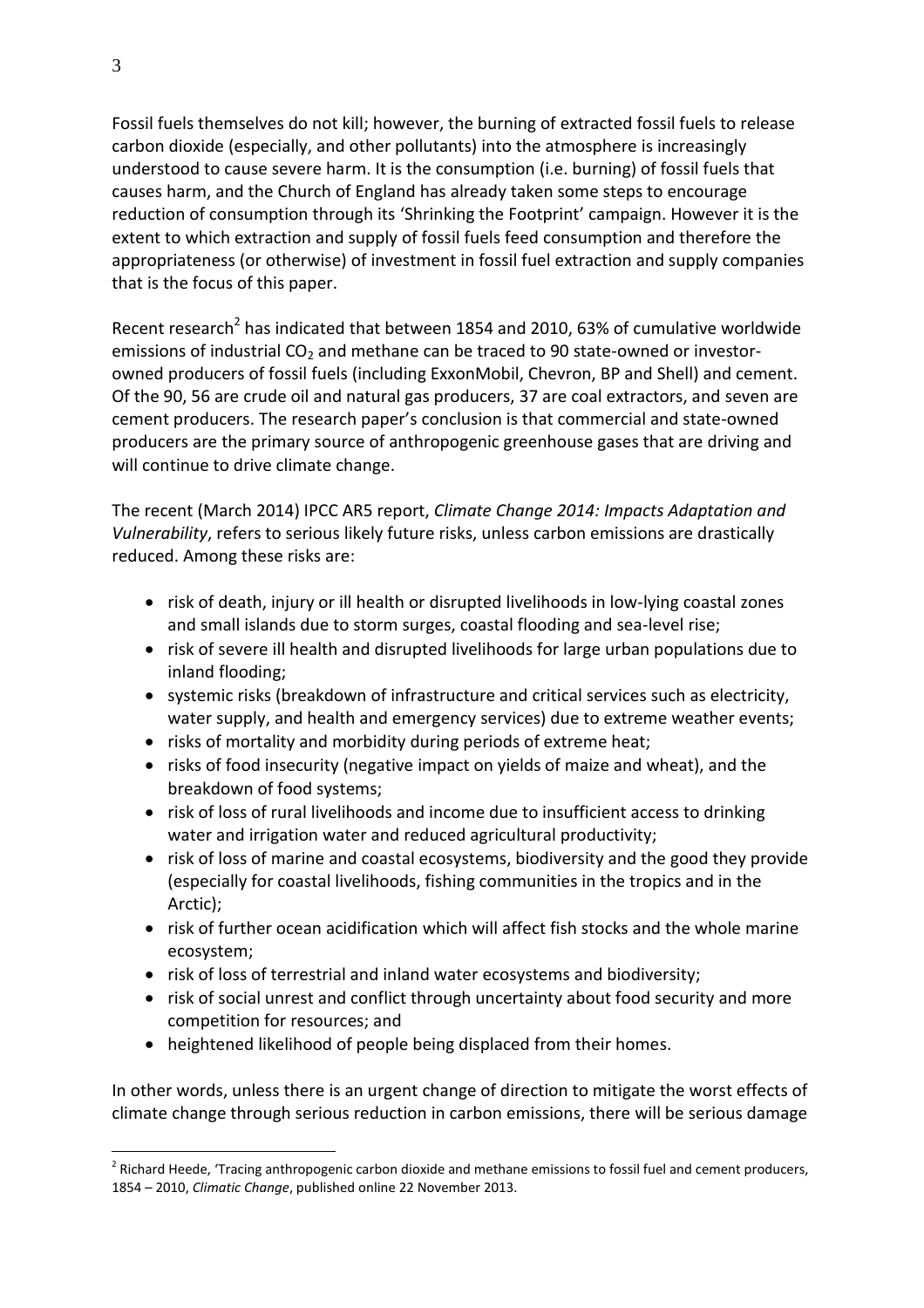to health, welfare, livelihood and life itself (mostly in the poorest parts of the world at the moment, although our children and grandchildren will experience a very different world). The economic cost of such harms has been calculated (both in the IPCC reports, and by economists such as Nicholas Stern<sup>3</sup>). The primary harm of my burning fossil fuels is not immediately to affect my own life, but those of human beings in other parts of the world, and eventually everyone's future generations. The overall threats are to the ecosystems of the planet as a whole, within which we all live and on which we all depend. Would causing such harms be judged *'activities that are materially inconsistent with Christian values*'?

The third section of the IPCC AR5 Report was published in April 2014. Among the various mitigation scenarios explored which might enable the earth to avoid catastrophic warming, they say 'Substantial reductions in emissions [of greenhouse gases] would require large changes in investment patterns.' That means shifts of investments away from highly polluting carbon such as coal, and investment instead in clean energy production.

The parallel between burning fossil fuels and smoking tobacco cannot be pushed too far, because while a number of people enjoy smoking, almost everyone benefits hugely from energy, much of which comes from burning fossil fuels. However, even now we do not allow the need for energy to be met at any cost. The energy industry is heavily regulated (e.g. through clean air laws) to prevent harm to human health and the environment. That said, most of us in the developed world use fossil fuels, e.g. (i) as petrol or diesel in our cars for justifiable purposes and (ii) for heating our homes to provide comfort and benefit to our health. Moreover, we all use electricity, which worldwide is predominantly, but certainly not exclusively, generated from fossil fuels. The modern world needs energy, and we need to remember that too many people (including in developed countries such as the UK) are shamefully in 'fuel poverty' and need cheaper energy. Understandably, the developing parts of the world are eager for more energy supplies, and a growing population leads to increasing demand, and in practice these needs are currently supplied, at least to a great extent, by fossil fuels.

Some other factors may be pertinent. While there is a strong tobacco-advertising lobby appealing mainly to young people, there is also strong government incentive against smoking ('Smoking Kills' on the cigarette packet). By contrast, there is strong lobbying pressure from fossil fuel companies to attract new investment – and this is coupled in this case with strong government incentive by way of very significant total amounts of subsidies, and perhaps also by relief of corporation tax, for the extraction and traditional use of fossil fuels, while there is much less total amount of government subsidy or incentive to produce cleaner forms of energy generation.

How far should government policies affect the Church's decision on whether or not to continue investment in fossil fuel extraction?

In the case of fossil fuel extraction, there are a number of further ethical questions, in which comparison between investment in tobacco and alcohol and investment in fossil fuels is not direct.

 $\overline{a}$ 

<sup>3</sup> various writings including the *Stern Review* 2006, and *A Blueprint for a Safer Planet* Bodley Head*,* 2009.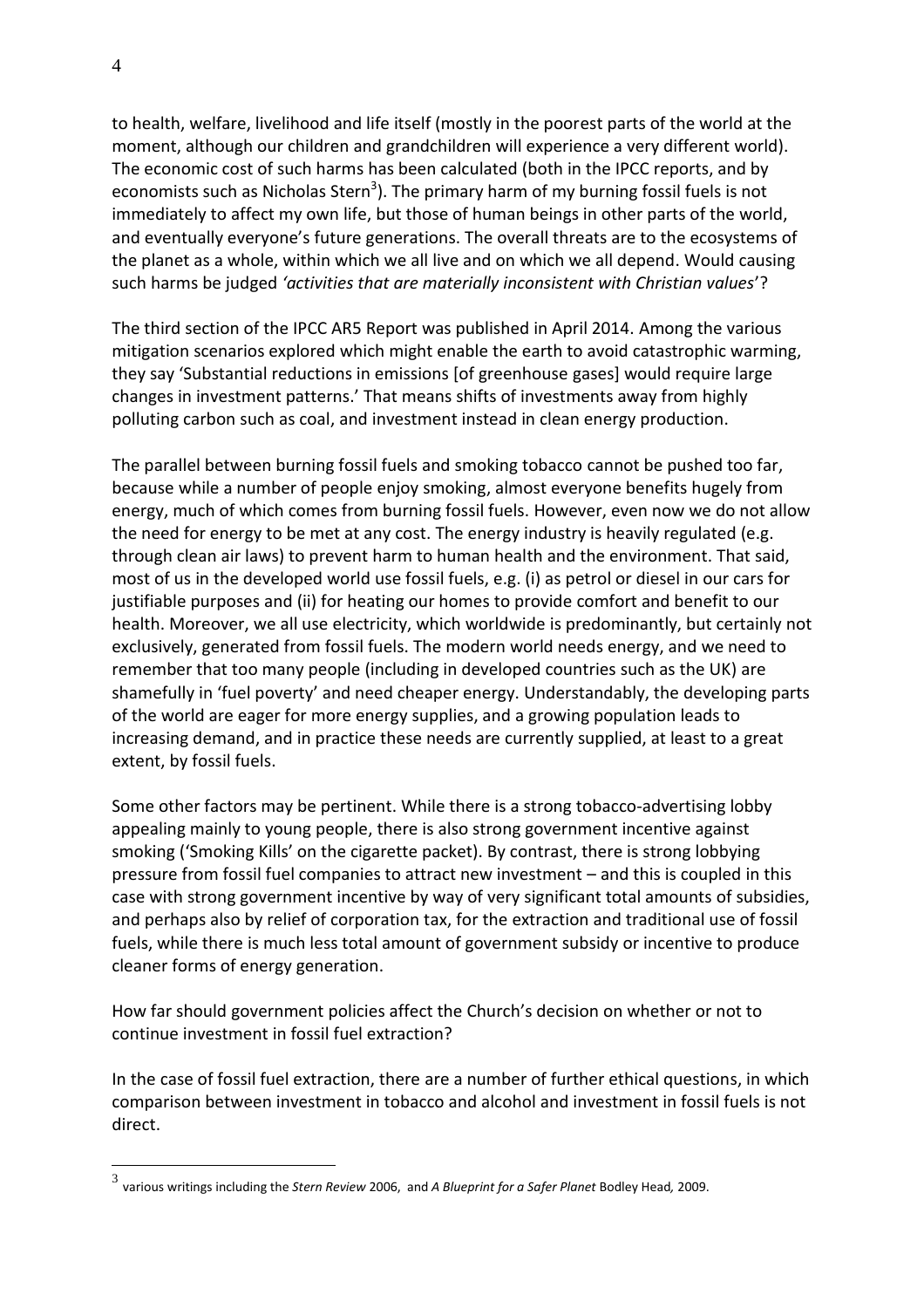If the government *were* to provide clear and continued policies for investors to be confident in putting their money into clean energy, energy efficiency, 'carbon capture and storage' and so on, would that alter the picture? That would be a political consideration affecting the Church's investment decision.

Fossil fuels – like alcohol – can be understood as among the rich resources of God's earth, yet their misuse causes misery, ill health, social unrest and sometimes death, which is why in the case of alcohol such misuse is being tackled by public policy. The risks of harm from modifying the climate system are ultimately hugely greater than they are from alcohol consumption – though with a much longer time span between action and consequence. Furthermore, fossil fuel extraction is irreversibly using up a diminishing natural resource that will eventually run out.

If (as is the case) fossil fuel companies have reserves of coal, oil and gas about five times more than could ever be safely burned if the climate is not to change disastrously<sup>4</sup>, would that alter the picture? The recent report of the House of Commons Environmental Audit Committee (EAC), 'Green Finance', refers to a possible 'carbon bubble' and quotes Dr Nicola Ranger: 'investing in these [fossil fuel] companies that are potentially at risk from *stranded assets* in the future could be a high-risk strategy for them, so investing in other areas might be better in terms of the returns.' The EAC recommends that the Financial Policy Committee of the Bank of England should regularly consult with the UK Committee on Climate Change to help monitor the risks to financial stability associated with a carbon bubble. For the Church to take note of stranded assets in its investment policy would be a prudent financial consideration, not directly covered by its ethical criteria.

If there were a majority opinion within the Church that continued use of fossil fuels is seriously damaging the planet's ecosystem, would that alter the picture? That would be a theological / ethical consideration based on our view of the earth as something to be cherished as God's creation, based on the 'environmental sustainability' criterion for ethical investments, and on the desire not to invest in 'activities that are materially inconsistent with Christian values'. This would also take the scientists' call for urgency moving towards a low-carbon economy very seriously, which would suggest disinvesting first from the most harmful carbon sources (coal and tar sands, then oil, then gas). The EIAG have themselves made a tiny move in that direction by saying that they 'will consider whether to recommend that the NIBs should implement, at this stage of the transition to a low carbon economy, ethical restrictions on investment in companies whose main business is coal mining'.<sup>5</sup>

If it could be shown that there are in fact forms of low-carbon investment which would produce at least as good a return as investment in fossil fuel companies, would that alter the picture? If not, why not?

The weight of these considerations seems to suggest that investment in fossil fuel extraction is considerably less ethical than investment in tobacco, or in alcohol, to which ethical investment restrictions currently do apply.

 $\overline{a}$ 

<sup>4</sup> Mike Berners-Lee and Duncan Clark *The Burning Question* Profile Books 2013

<sup>&</sup>lt;sup>5</sup> General Synod Background Note from the EIAG: GS 1942B (for February 2014).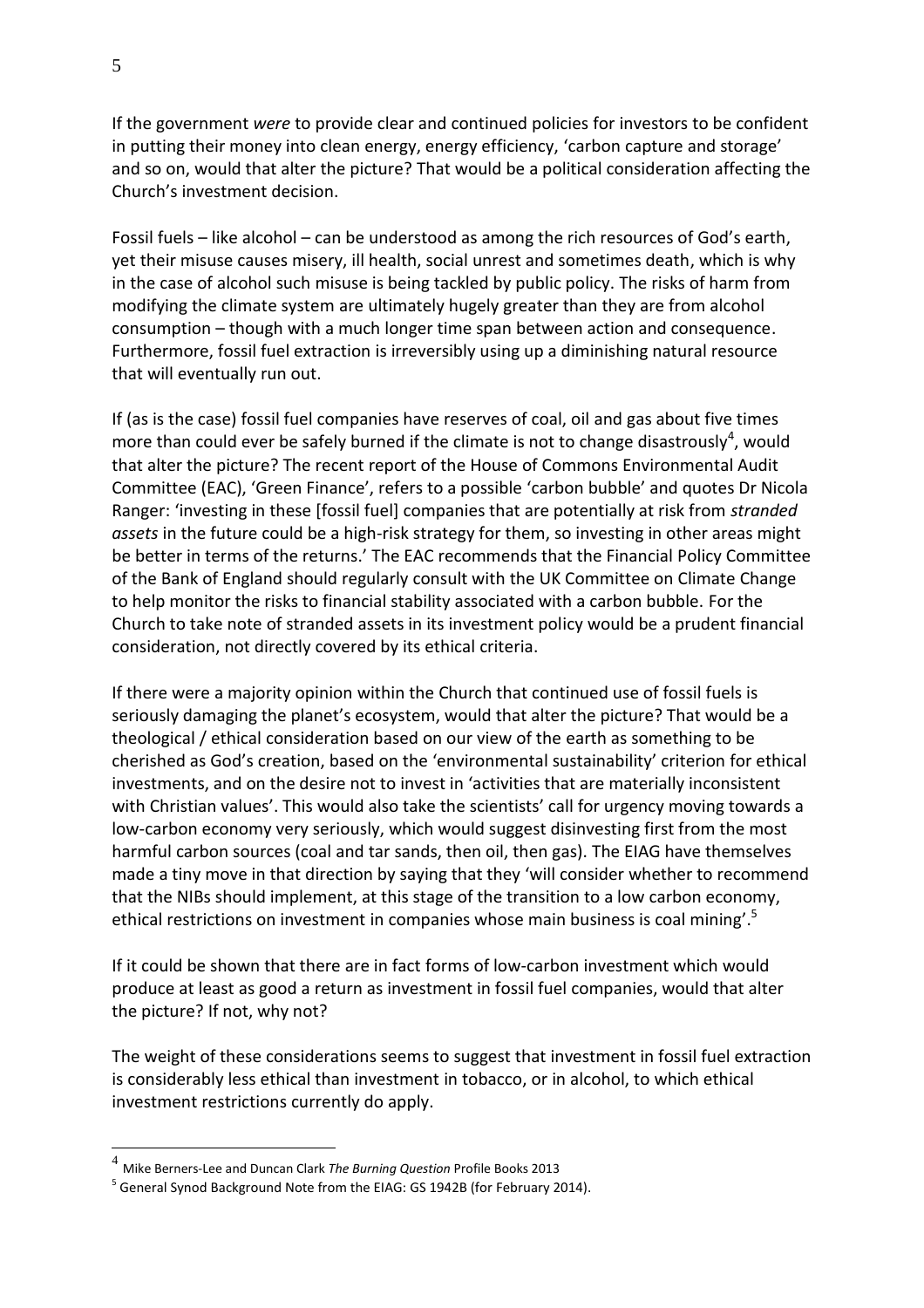There is one further factor. When the Church disinvested from tobacco, tobacco companies constituted only 3-4% of the investment portfolio, so their departure was not hugely financially significant. In the case of fossil fuel companies, it has been reported that they constitute about 14.25% of the FTSE350, which would be excluded from the investment portfolio as a result of divestment from the 'integrated oil and gas' and 'oil and gas exploration and production' sectors. Such disinvestment could thus be financially significant for the Church, although it is impossible to predict with certainty whether these stocks will perform either much more favourably or much worse than the FTSE350 index.<sup>6</sup>

How important is that financial consideration in judging whether to disinvest?

# *Fiduciary duty*

 $\overline{a}$ 

The National Investment Bodies have a fiduciary duty towards their beneficiaries, which at the very least might indicate that any decision to disinvest should be carefully phased, and coupled with positive reinvestment either in clean energy or in other 'low carbon' sources of investment capital. It is worth noting, however, that if we trigger sudden and uncontrolled change in the climate system, the healthy functioning both of society and of our financial system could be called in question, and the value of invested assets become unpredictable. In considering fiduciary duty, should the Church be considering the risk to future investments of actions today that could trigger catastrophic climate change?

As we have already noted, fossil fuels currently increase good as well as increasing harm. Electricity and gas are essential to keep many elderly people warm, as well as powering much of our current way of life. To cause a decrease in fossil fuel supply, without adequate substitutes, could – it has been argued – substantially increase not only fuel poverty in the UK, but could prove fatal to many vulnerable people. On the other hand, people on low incomes often pay disproportionately more for their energy than those on higher incomes, which suggests that the *cost* of energy (significant though that is) is not the only factor in fuel poverty. Furthermore, causing a decrease in fossil fuels could actually encourage the use of non-fossil energy supplies and promote much-needed further research in energy efficiency. Calls for disinvestment from fossil fuels would need to be matched to an equal extent by calls for investment in substitute supplies of clean energy. However, positive investment in a sustainable and low-carbon economy does not necessarily imply that *Church* reinvestments should be in other forms of energy generation. How the Church's investments are best placed is a matter for investment experts, subject to agreed controls on unacceptable investment. Disinvestment needs to lead to reinvestment, which should be such as to secure corresponding potential returns and the securing of ethical value.

Many investors believe that Government needs to provide clear, unchanging policies for substantial investment in clean energy generation, energy efficiency and carbon capture before they can be confident about investing in such things themselves without failing in their fiduciary duty to their beneficiaries. There are, however, certainly opportunities for

 $^6$  The Commissioners' fund was valued at just over £5.5billion at the end of 2012 (Annual Report). The financial impact report prepared for the General Synod debate in Feb 2014 (Fifth Notice Paper: Item 13) estimated that if the Commissioners did decide to disinvest fully from oil and gas companies, the financial impact of this decision could be an opportunity cost of around £7.5 million in the value of their assets (which I calculate to be under 0.14%).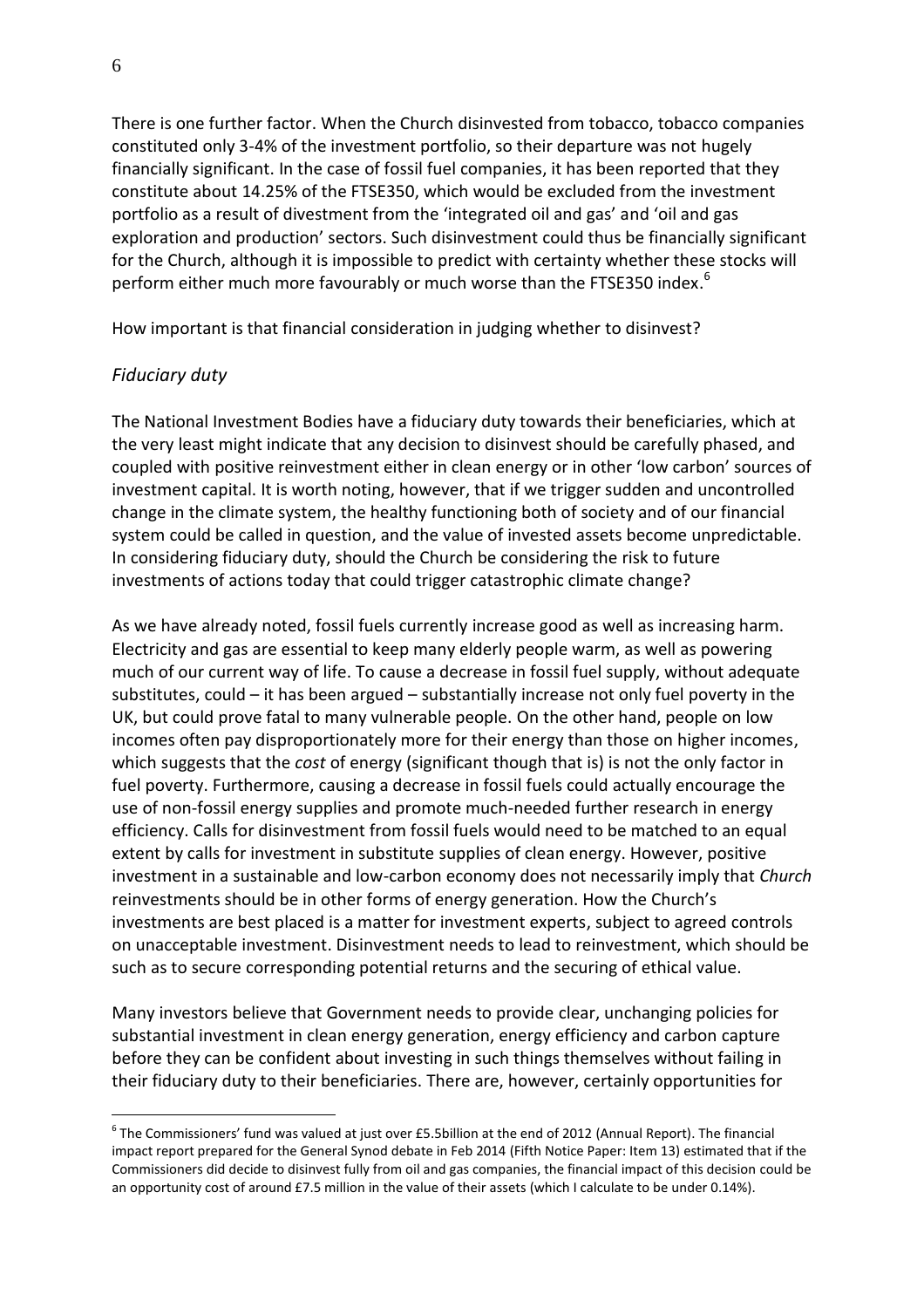substantial and profitable Church investment in renewable electricity generation and other low carbon funds, possibly in research and development, carbon capture and storage (CCS), and clean and smart environmental technologies, as well as in renewed exploration of the benefits of nuclear energy (possibly using thorium). There also seems to be growing interest in community energy schemes which offer good returns on investments, and which are often closely aligned with the core values of the Church.

#### *Engagement*

The EIAG places a high value on the longstanding practice of engagement with companies in which they invest. In the case of the Church's engagement with alcohol-producing companies, for example, disinvestment is coupled with strategic and positive engagement with those companies, aiming to have measurable good effects, e.g. on supermarket policies.

Engagement in relation to climate change is more complicated. Almost all investments have some carbon consequences, and environmental challenge impacts many aspects of the Church's investment portfolio, so it must be right for part of the Church's ethical investment strategy to engage both with policy makers, and also with other investing bodies, to require adequate reporting and long-term thinking from companies concerning their carbon impacts, and to ensure as far as possible that all investments are consistent with working towards a low-carbon economy.

However, the Church's direct engagement with fossil fuel companies is a different matter and needs to be clarified. What would such engagement be for? Would it be an attempt to persuade this global industry to change direction away from its current *raison d'etre* (extracting fossil fuels for burning) and towards low-carbon processes? The fact that globally fossil fuel companies own five times as much in reserves as can ever be safely burned and that there is every indication that they expect to continue extracting even more fossil fuels for decades to come, suggests that however enthusiastic the Church's engagement with such companies might be, the likelihood of a significant change in those companies' *raison d'etre* seems vanishingly low. It could even be counter-productive, in that the Church's inclination towards engagement with fossil fuels companies could cloud its judgement as to whether such engagement is really as effective as it would like. It might even be in the interests of the fossil fuel companies to sustain a long (but ineffective) engagement process as a buffer both to criticism and to a change in their business policy.

#### *Christian values*

Is investment in fossil fuel extraction consistent with 'Christian values'? A Christian ethical investment policy needs to be determined by a positive set of Christian ethical principles. The Anglican *Five Marks of Mission*, for instance, include the following:

#### (i) *To respond to human need by loving service*

This recognises the dignity and value of all people because we are made in the image of God. Christians are called to the loving service of God and of our neighbours, both here and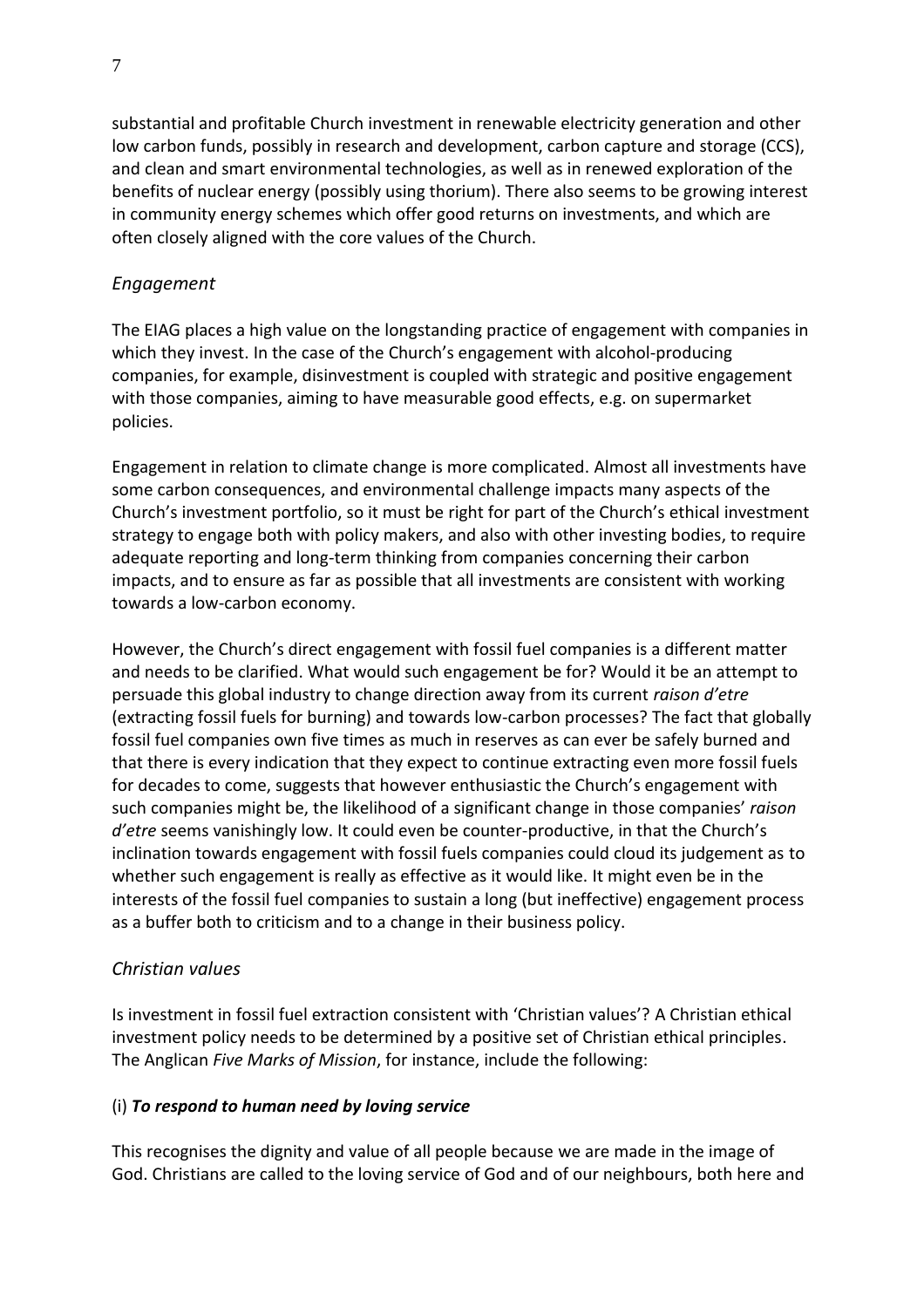overseas, both now and of the future. The Christian understanding is of God's priority for the poorest and most vulnerable in society.

Climate change will most damagingly affect those who are in the poorest and most vulnerable communities, those who have done least to cause the damage to the climate, and are least able to adapt. Loving concern for them should be a Church priority.

# (ii) *To seek to transform unjust structures of society, to challenge violence of every kind and to pursue peace and reconciliation*

This refers to the Christian calling to reflect God's justice in all human affairs. The call to justice includes the call to a new sort of economy. As the *Ash Wednesday Declaration* put it: '*The challenge is to seek a different, sustainable economy, based on the values of human flourishing and the wellbeing of all creation, not on the assumption of unlimited economic growth, on overconsumption, exploitative interest and debt.'*

Concern for the 'unjust structures of society' must refer also to the Jubilee perspectives that wealth is a gift to be shared; that work should be justly rewarded; that capital should not accumulate in the hands only of a few; and that business should be responsible not only to shareholders but to all stakeholders – including the environment. The call to justice must extend to a critique of the exercise of corporate power.

# (iii) *To strive to safeguard the integrity of creation and sustain and renew the life of the earth*

This is a reminder that all God's creation is good; that God rejoices in it and invites us to rejoice in it; that there is a sacredness to the created order, which we damage through our human sin, selfishness and stupidity; that all life is interdependent, and that humanity relies on the sustainability of the earth systems for sustainable life. There is a Christian responsibility to care for and cherish God's earth, which is foundational to the gospel. This must be a primary consideration in any ethical investment policy.

The crucial question then becomes the way the issue is framed. With regard to tobacco and alcohol, the questions of ethical investment are evaluated within a broader framework, namely an economic one. When considering 'the environment' we are talking of an even broader framework, namely 'the earth is the Lord's', within which *everything*, including our economics and our approach to investment, needs to be evaluated.

# *So, within the broader framework of God's creation, are fossil fuel investments justified?*

On the positive Christian criteria of these Marks of Mission, it becomes clear that we could only be justified in remaining invested in fossil fuel companies if they:

- (i) demonstrate that they have a viable strategy for diversification away from coal, oil and gas;
- (ii) recognise the urgent need for reduction in global greenhouse gas emissions;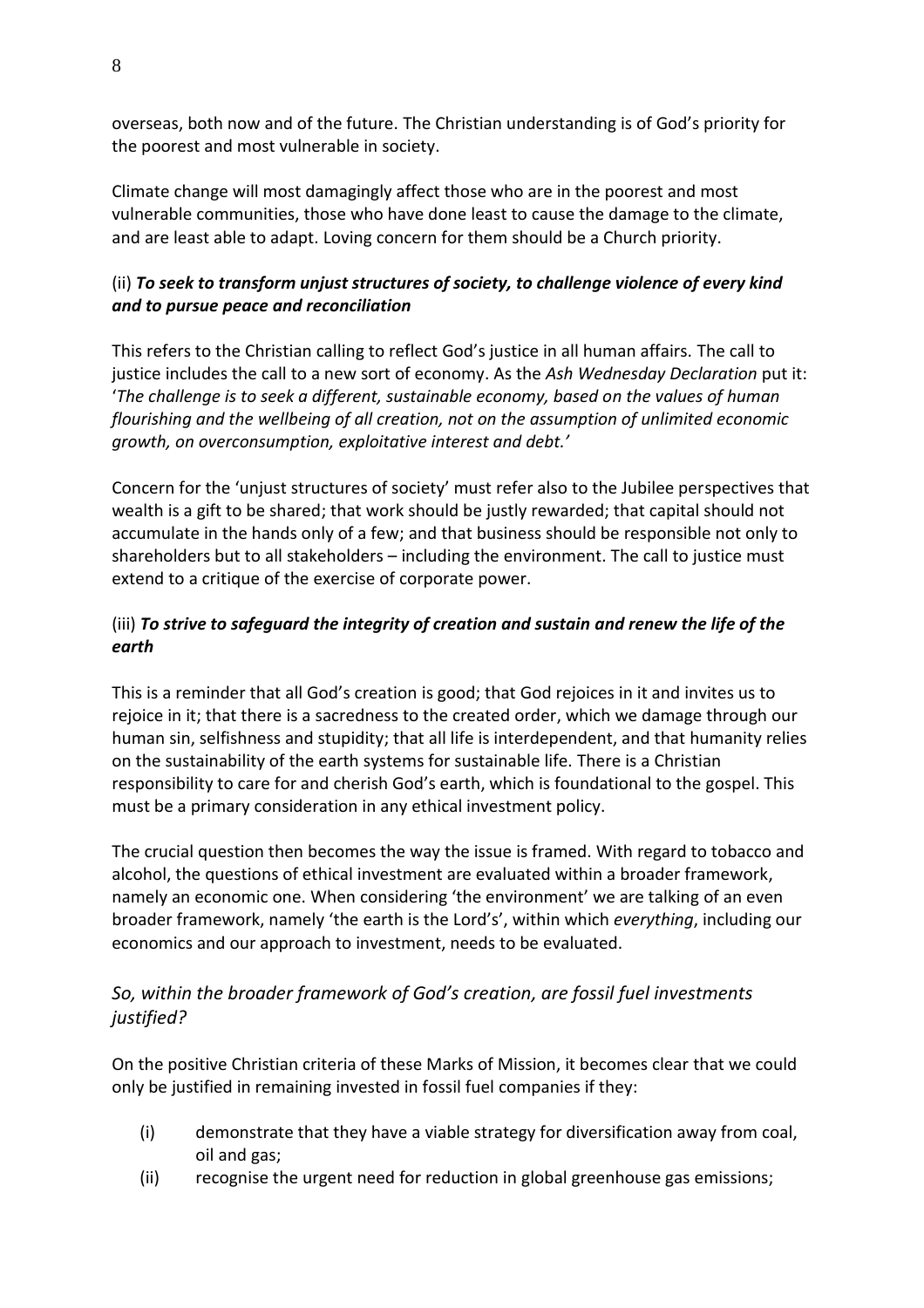- (iii) work actively with government to achieve binding climate change targets, and long-term stable policies for mitigating climate change;
- (iv) work actively with government to create a favourable investing environment for clean energy (especially renewables), CCS, and energy efficiency;
- (v) refuse to invest in developing oil and gas deposits from environmentally sensitive areas such as Alaska, the Arctic, the Yasuni;
- (vi) refuse the development of new coal seams or tar sands.

It may be that there is likely to be little change of direction in the fossil fuel industry without a very significant steer from Government, both in providing subsidies for clean energy, and to give investors confidence to make positive investment in a low carbon economy. Otherwise most investors will be very reluctant to take the risk to move towards clean energy, as the recent House of Commons EAC report 'Green Finance' acknowledged.

### *Sacrificial service*

 $\overline{a}$ 

The Church is not 'most investors', however. As Christians we are called on occasion to make bold and sometimes sacrificial steps in the light of our values, and our Marks of Mission. Disinvestment could imply reduced stipends, reduced church pensions and reduced Commissioners grants for the upkeep of Church property. However, it is certainly strongly arguable that such reductions should not be necessary. There is evidence of a growing global market in renewable energy,<sup>7</sup> and it would be wrong to assume that a portfolio that excluded the coal, oil and gas sector would necessarily perform less well. For example, Generation Investment Management, who provide a specialist management service for some Church of England funds, state that they seek 'to deliver superior investment performance by consistently taking a long-term view'.<sup>8</sup> Christiana Figueres, in an article in the *Guardian* calling on 'Faith leaders to find their voice on climate change', commented: 'Pension Denmark, which divested and then re-invested into clean energy in Europe and the developing world, says that this has boosted profits while reducing greenhouse gas emissions.'<sup>9</sup>

What is necessary is the question: Should the Church be benefitting from companies whose primary *raison d'etre* (extracting fossil fuels for burning) is causing damage to the environment? How can the Church continue to invest in companies that ignore current scientific evidence about the urgency of the need to reduce dependence on fossil fuels, plan to expand their extraction of fossil fuels over the next decades, and thereby minimise

<sup>&</sup>lt;sup>7</sup> The Frankfurt School / United Nations Collaborating Centre for Climate and Sustainable Energy Finance reported on 7 April 2014 that renewable energy's share of world electricity generation continued its steady climb in 2013 despite a 14% drop in investments. The drop was partly due to the falling costs of solar PV systems, as well as policy uncertainty in many countries. Achim Steiner, UN Under Secretary General commented: 'A long term shift in investment over the next few decades towards a cleaner energy portfolio is needed to avoid dangerous climate change … the fact that renewable energy is gaining a bigger share of overall generation globally is encouraging. To support this further, we must re-evaluate investment priorities, shift incentives, build capacity and improve governance structures. While some may point to the fact that overall investment in renewables fell in 2013, the drop masks the many positive signals of a dynamic market that is fast evolving and maturing'. The report notes that the year [2013] marked a deepening involvement of long-term investors such as pension funds, insurance companies, wealth managers and private individuals in the equity and debt of wind and solar projects. 8 http://www.generationim.com/about/mission.html

<sup>9</sup> Christiana Figueres, Executive Secretary UNFCCC, *Guardian*, 7 May 2014.